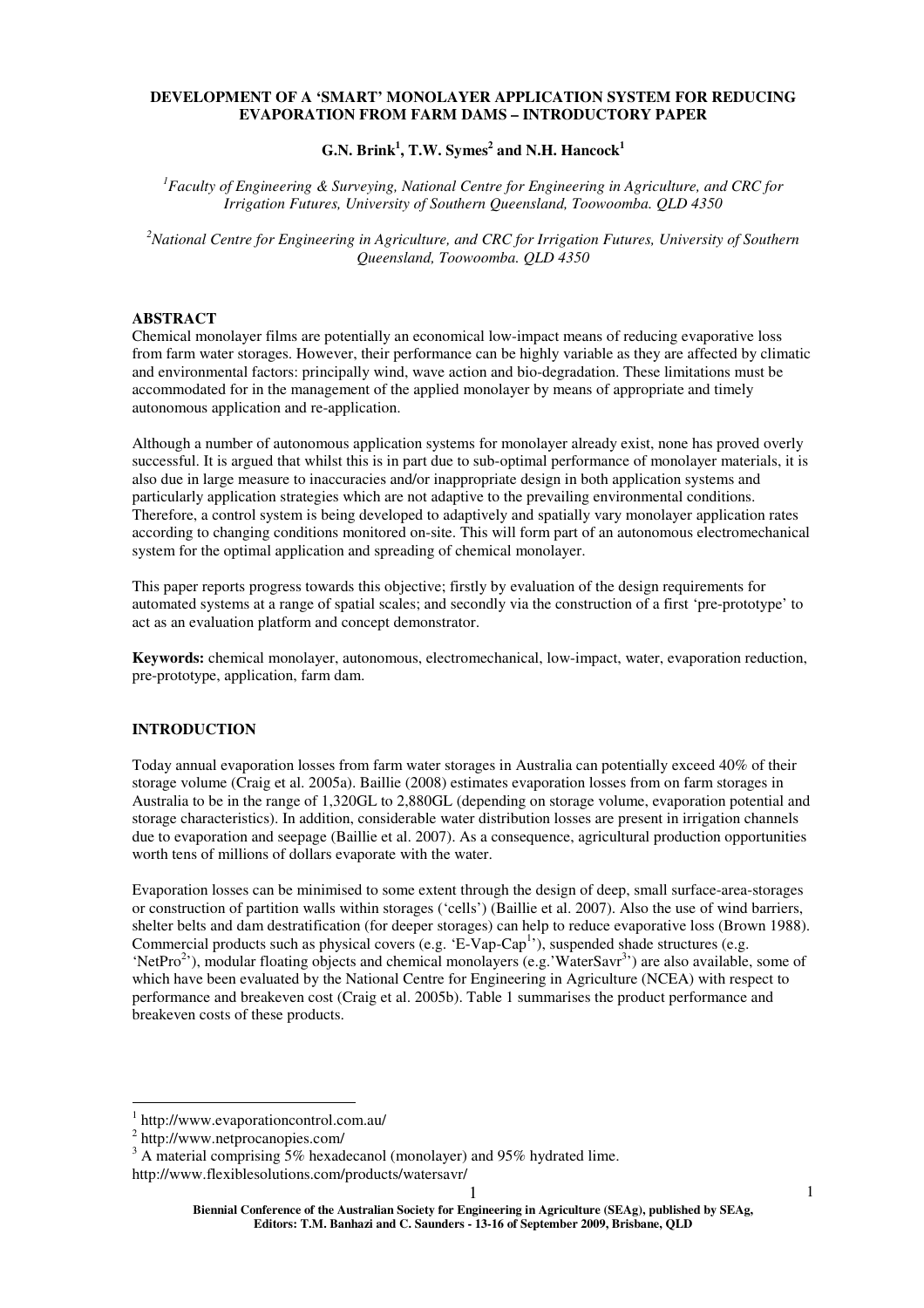**Table 1 Summary table of three commercially available evaporation mitigation products evaluated by the NCEA to determine their evaporative reduction performance (%), installed cost (\$/m²), operating and maintenance cost (\$/ha/yr) and breakeven cost (\$/ML saved) [reproduced from Craig et al. 2005b].** 

| Product       | Evaporation Reduction $(\%)$ |                      | <b>Installation</b>    | Operating $&$     | <b>Breakeven Cost</b> |
|---------------|------------------------------|----------------------|------------------------|-------------------|-----------------------|
|               | Measured                     | Potential            | $Cost ($\text{/}m^2$)$ | Maintenance       | (\$/ML saved)         |
|               | <b>Small Tanks</b>           | Commercial           |                        | $Cost$ (\$/ha/yr) |                       |
|               |                              | Storage              |                        |                   |                       |
| $E-Vap-Cap$   | $100\% - 94\%$               | High-Med-Low         | Low-High               | Low-High          | Low-Med-High          |
|               |                              | 95%-90%-85%          | \$5.50-\$8.50          | \$112-\$572       | \$302-\$319-\$338     |
| <b>NetPro</b> | $71\% - 69\%$                | $80\% - 70\% - 60\%$ | \$7.00-\$10.00         | \$112-\$537       | \$296-\$339-\$395     |
| WaterSavr     | $40\% - 10\%$                | $30\% - 15\% - 5\%$  | $$0.00 - $0.38$        | \$826-\$4,050     | \$130-\$397-\$1,191   |

Craig et al. (2005b) concluded that high evaporation savings are possible if physical covers are used on small farm dams less than 10ha in size. Physical covers can also be used on larger dams, but they are generally uneconomic due to the high capital investment required. In contrast, economic analyses indicate that for larger dams chemical monolayers present potentially the best option for conserving agricultural water in Australia; despite being less effective than physical structures (10-40% evaporative reduction compared with up to 90% for physical structures). However, the poor performance of currently available monolayer products highlights deficiencies in their physical and environmental durability, and also in the available application methods. The results of recent research at the NCEA indicate the potential for significant improvements in both the monolayer product, and in the application technology (Craig et al. 2007). Hence the objectives of the present work are:

- to apply smart engineering technologies (sensing of the local environment, and spatially-varied adaptive control) to achieve timely and optimal application/re-application of monolayer to the water surface (minimum material use for maximum evaporative reduction); and
- to provide autonomous, self-powered system/s for the application/re-application and spatial management of material appropriate to both present and future monolayer materials.

Recognising that many factors are likely to influence the design of monolayer application equipment, the initial approach adopted was that of producing a first pre-prototype system in the form of a 'Demonstrator' for evaluation purposes. The development of this device is reported in this paper.

## **BACKGROUND**

Monolayers are films that naturally spread to form a layer one molecule thick at a phase boundary such as the air/water interface (Barnes 2008). These molecules are amphiphilic as each has a hydrophilic part (attracted to water) and a hydrophobic part (repels water), hence when an appropriate quantity is supplied, these longchain molecules will align vertically and pack closely to obstruct the movement of water vapour molecules to the atmosphere. The most commonly used monolayer materials for evaporation mitigation are cetyl alcohol [CH3(CH2)15OH] and stearyl alcohol [C18H38OH], which spontaneously self-spread when applied to the water surface. These are naturally derived compounds which are completely bio-degraded within 1-4 days (Dove and Mayes 1991). Most monolayer materials are solids at room temperature, however, they can also be dissolved in a solvent or mixed with emulsifiers to create a liquid solution. This is generally considered to make application easier, in comparison to powders, as liquids are easier to store, handle, distribute and apply (La Mer 1962).

The first attempts to apply monolayers under natural conditions to open water surfaces to reduce evaporation were some 53 years ago (Mansfield 1955). Since then a plethora of methods for applying a monolayer have followed, from Vines (1958) through to Lahav and Alto (1984). Many of the application methods developed during this era were often simple, mechanical and rather crude working prototypes. Also the management of monolayer application was only ever controlled in reference or direct proportion to wind speed and/or wind direction (Frenkiel 1965). As a result, very few application systems were ever commercialised.

In the published literature on evaporation mitigation employing monolayers, many references are made to the adverse effects of wind (Fitzgerald and Vines 1963; Frenkiel 1965; Crow 1961 and 1963; Reiser 1969).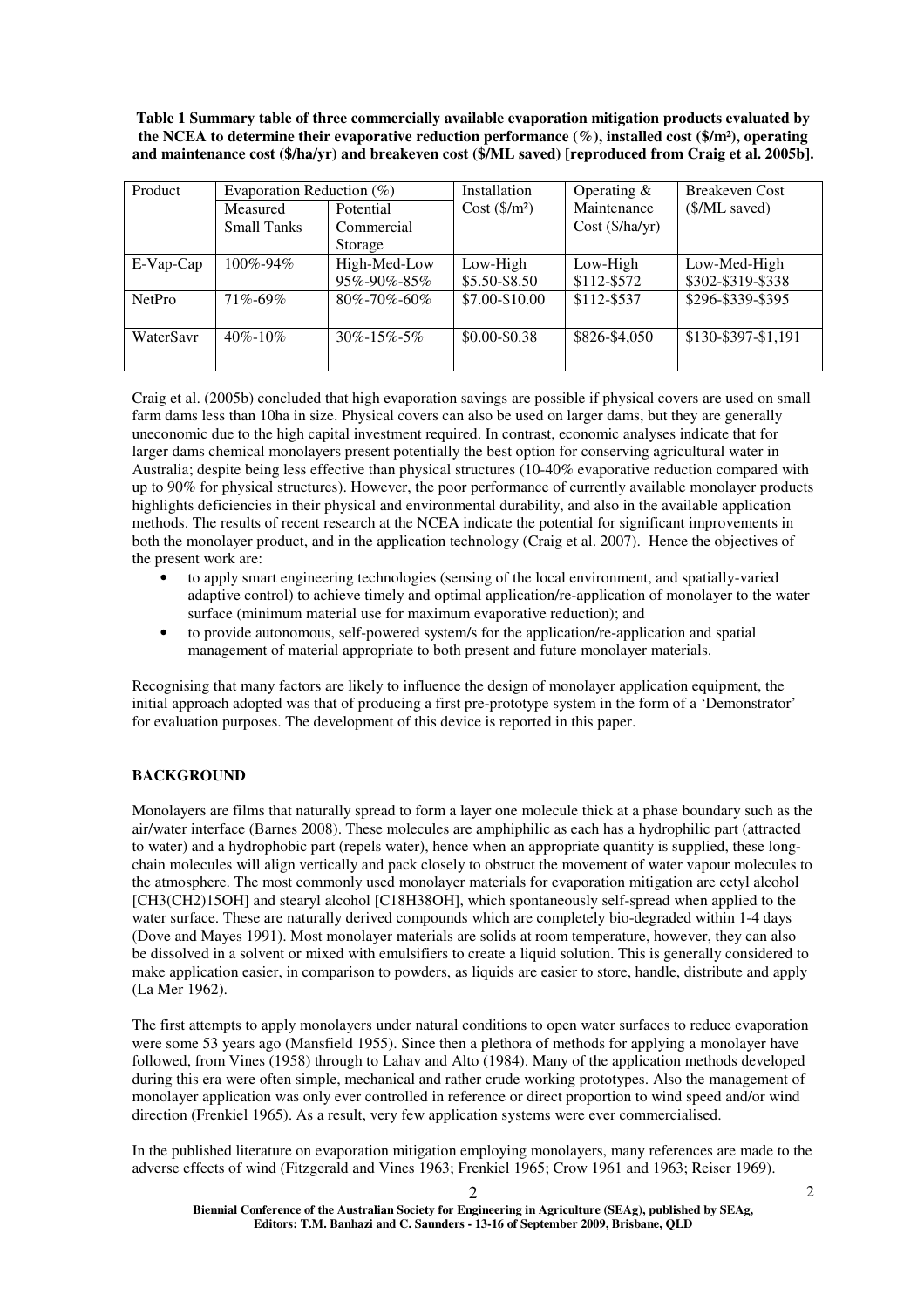During field studies at Lake Hefner, U.S. Bureau of Reclamation researchers found wind to be the single most important factor in the application and maintenance of monolayer film (Fietz 1959). The deleterious effect of wind on a monolayer film is twofold; firstly wind displaces the film on the downwind shore, and secondly wind creates waves which can break-up the film. Through both these wind induced effects, monolayer film coverage across the water surface is effectively reduced. Crow (1963) and Reiser (1969) have both reported that a monolayer is unable to resist movement across the water surface under wind conditions and is moved at a speed of 1/31 of the wind speed. In addition, Reiser (1969) states that over long expanses, the re-application dosage rate for monolayer may have to be increased to accommodate for biological attrition, solution and/or volatilisation.

# **DESIGN REQUIREMENTS**

Clearly some form of a mechanical apparatus is required to deploy the monolayer material. Recognising that for storages of significant area (hectares) monolayer application solely from the water's edge is likely to be inadequate (La Mer 1962), hence a floating mechanical structure was seen as a requirement. This decision implies the need for a reservoir of monolayer material and a solar/battery power supply for both control and implementation of the monolayer application.

In addition, sensors are required for accurately measuring and monitoring on-site environmental conditions that influence monolayer performance. The principal variables are:

- (i) evaporative demand (i.e. the combination of solar radiation, humidity deficit and wind speed)
- (ii) water temperature relative to air temperature;
- (iii) wind speed and direction; and
- (iv) rainfall and rainfall rate.

The variation in environmental conditions indicated by these sensors directly influences dosing decisions. In this list (i) evaporative demand determines if monolayer application is economically justified; (ii) wind speed and direction influences the speed at which monolayer is been removed from the water surface and the direction it is being pushed, hence the required replenishment/re-application rate to be applied at the up-wind shore; (iii) relative temperature adjacent to the water surface affect the vertical stability of the water surface layers which impacts on monolayer effectiveness (Gladyshev 2002); and (iv) rainfall (depending on magnitude and intensity) will cause break-up of the established monolayer film and also dispersal via mixing into the water body, which decreases coverage. (Further discussion of these phenomena is beyond the scope of this paper.)

Due to the natural biodegradation of monolayers, presently-available materials require re-application every 2- 4 days (Morrison et al. 2008). Clearly this is labour-intensive and therefore some form of autonomous application of monolayer is required. In addition, the applicator would need to be capable of continuous or intermittent application of varying dosage amounts according to the prevailing conditions.

The application demand to maintain an effective cover of monolayer on a farm water body will constantly be changing as influenced by on-site environmental conditions. Therefore, rate and frequency of monolayer application will need to be autonomously calculated in real-time by a 'Coordinator Unit' (CU). This component will perform 'system management' tasks, primarily the analysis of input data from sensors, applying algorithms to that data and decision support rules to calculate the instantaneous application/reapplication rate for monolayer.

In a broader context it is recognised that these design requirements need to be specified with rigour and hence a formal Universal Design Framework had been conceived – Brink et al. (2009).

## **THE PRE-PROTOTYPE 'DEMONSTRATOR' SYSTEM**

The pre-prototype system has been set-up as detailed in Figure 1. The sensors, coordinator and applicator all communicate wirelessly. Data is sent from an Automatic Weather Station (AWS) and "Irrimate™ Seepage and Evaporation Meter" (SEM) to the CU for analysis. Once the coordinator has calculated the required application rate this information is sent to the applicator to action.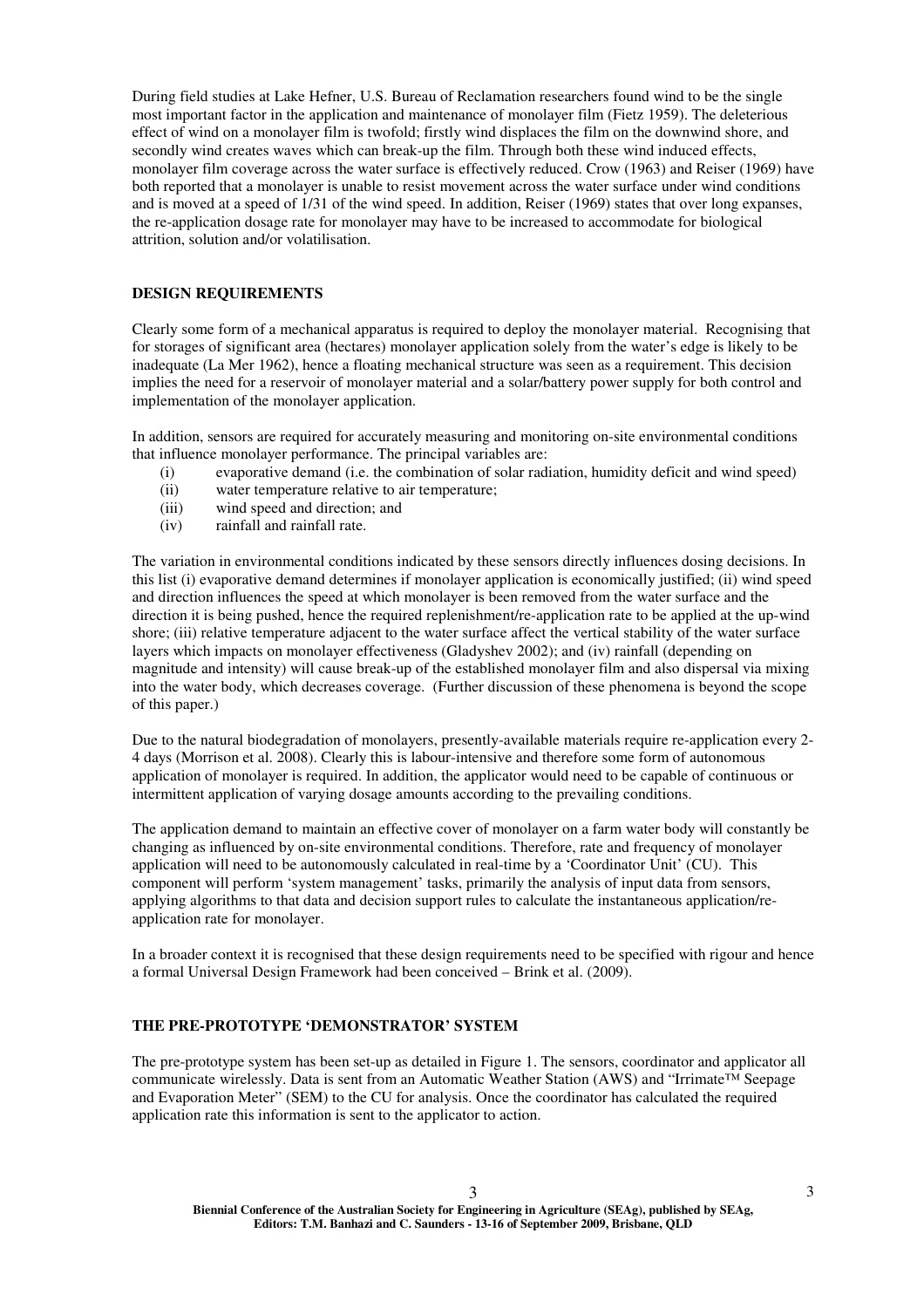

### **Figure 1 Schematic overview of the prototype 'smart' autonomous system for monolayer application.**

The AWS, SEM and Applicator each have a custom in-built controller unit based on an 'ATMEL 644P' microprocessor, with 'ZIGBEE PRO' radio modem for wireless communication. The CU, AWS, SEM and applicator operate in a meshed ad hoc network to wirelessly transfer data.

#### **Sensors**

The AWS is capable of measuring and recording air temperature, wind speed and direction, solar radiation, relative humidity and rainfall. The AWS automatically averages logged data daily, hourly, every fifteen minutes and every minute. The AWS has a wireless integrator for interrogating, downloading and sending the required AWS data to the CU. The controller is programmed to interrogate the AWS every minute for rainfall, and if rainfall is detected a warning is instantly sent to the CU. For all other climatic data, the AWS is interrogated only every fifteen minutes. This data is then sent to the CU for analysis.

An SEM is also employed for accurately measuring and recording changes in water depth due to seepage and/or evaporation. Changes in water depth are recorded every minute and averaged over fifteen minute intervals. This averaged data is then sent to the CU every hour for analysis.

### **Monolayer Applicator**

According to literature (La Mer 1962 and Frenkiel 1965), monolayer in a liquid form is far easier to store, handle, distribute and apply than monolayer in a solid form (i.e. powders or solid blocks). There is also a large amount of off-the-shelf hardware available for liquid transfer. For this reason it was decided the applicator would be designed for the application of monolayer in a liquid form.

For maximum accuracy and reliability a 12V DC peristaltic pump is utilised which has the advantages of self-priming, being able to run dry and a low power requirement. The pump is powered by a sealed lead-acid (SLA) battery which is recharged by a polycrystalline solar panel (10W). Therefore, the applicator is fully self-powered and portable for remote applications where alternative power sources may be limited, unavailable and/or unviable. In addition, the voltage supplied to operate the pump is regulated at 10.0V because the pump flow rate is voltage dependant. A basic schematic diagram of the applicator design is provided in Figure 2.

The hardware selected for application of monolayer can be used to apply monolayer either from the shore or from a floating platform onto the water surface. To cover the entire surface of a typical large farm dam with monolayer a number of applicators would be required, most likely a combination of shore and floating applicators (Frenkiel 1965). To date a single floating applicator ('pre-prototype') has been designed and constructed as allows maximum flexibility in evaluation at different location and on-site placement.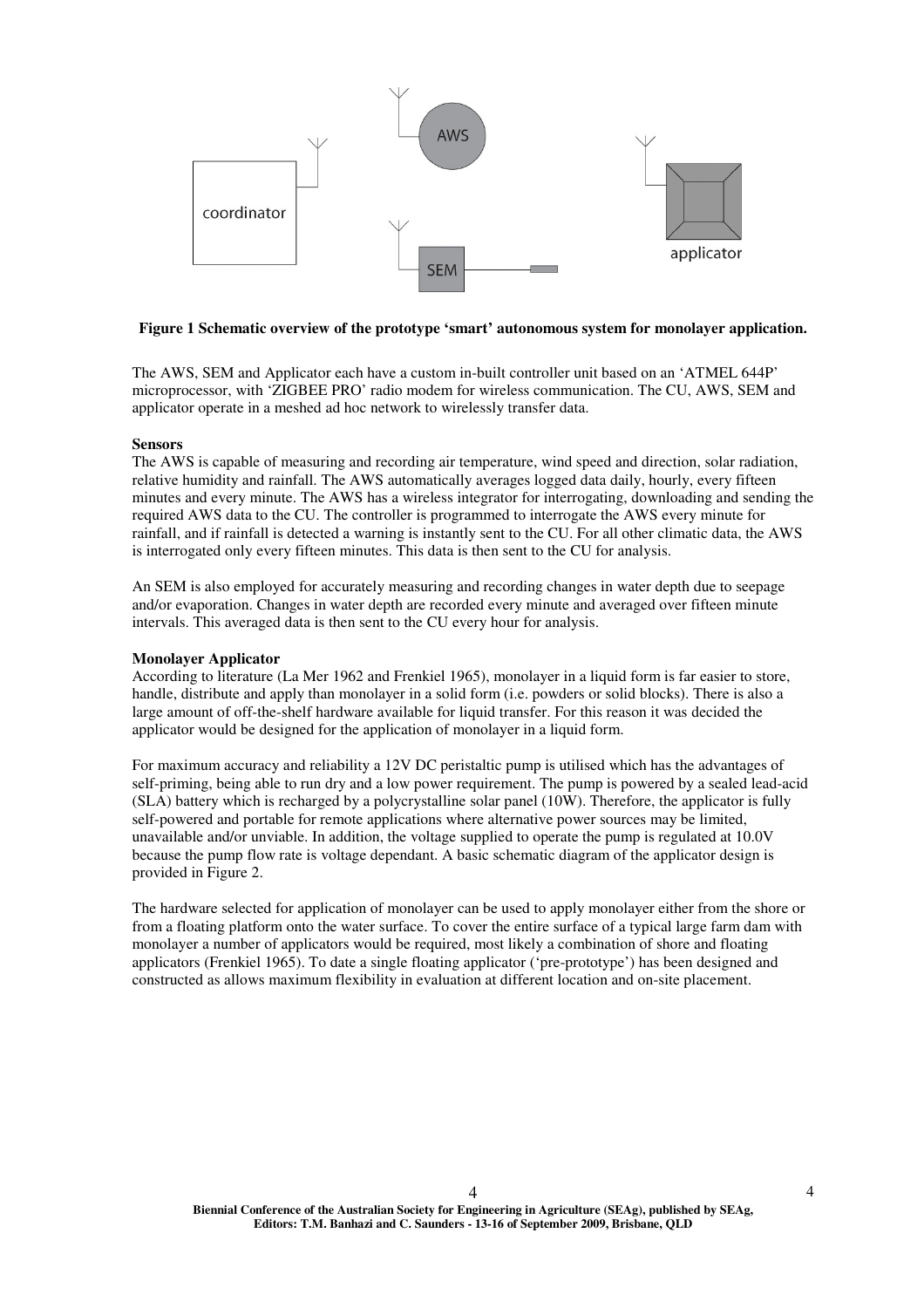

**Figure 2 Schematic diagram of the Demonstrator System applicator design and hardware.** 

The application system hardware is housed in a custom built metal housing that has four closed-cell polyethylene foam floats attached for buoyancy, Figure 3(a). A 20L polypropylene reservoir for monolayer is also attached to the bottom of the metal housing surrounded by the foam floats, Figure 3(b). Although the capacity of the monolayer reservoir is only 20L for testing purposes, this would need to be increased for commercial applications, depending on the formulation of the monolayer product. The reservoir also has a refill line inside the metal housing which is accessed by removing the housing lid. The removable lid also allows easy access to application hardware for servicing, replacement, repair or modification, Figure 3(c).

The applicator is anchored in location by a 20 kg concrete deadweight attached to a tensioned self-adjusting mooring line and a submerged, fully-sealed empty 20 L container provides the resistant force to tension the mooring line, as illustrated in Figure 3d.



**Biennial Conference of the Australian Society for Engineering in Agriculture (SEAg), published by SEAg, Editors: T.M. Banhazi and C. Saunders - 13-16 of September 2009, Brisbane, QLD**  (a)  $5$  (b)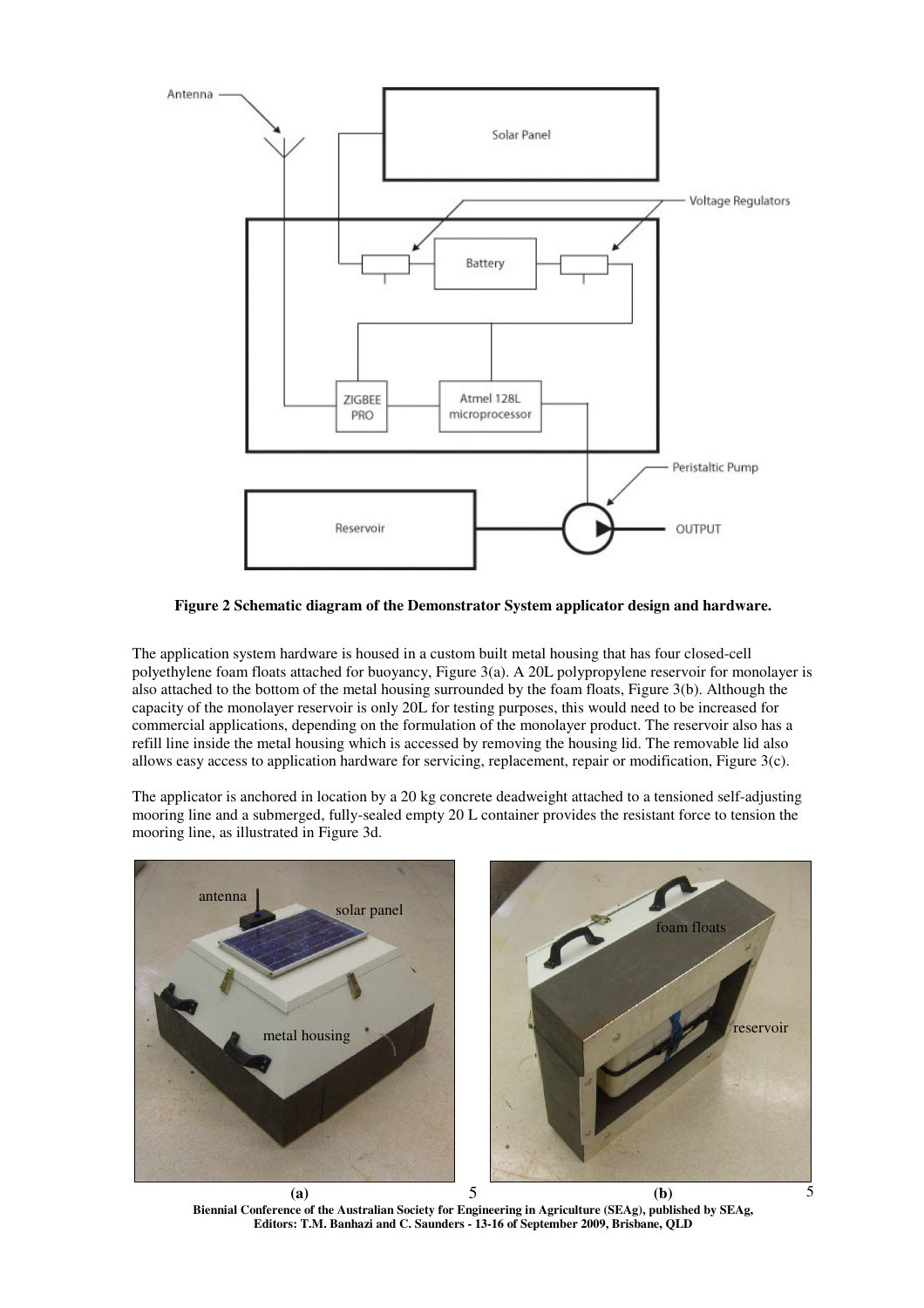



**Figure 3 Pre-prototype floating applicator; (a) three-quarter view of the applicator; (b) view underneath the applicator; (c) view inside the metal housing with the lid lifted; and (d) schematic of the anchor and mooring set-up for the applicator on a farm dam.** 

# **Coordinator Unit (CU)**

As introduced above, all dosing decisions are calculated and actioned by the CU based on the recommended application rates for the specific monolayer and in response to climatic conditions being monitored on-site. The CU performs the following tasks:

- Transmit calculated application rate to each applicator.
- Verify applications by logging each application timestamp and duration, which is also used for determining storage reservoir volume.
- Communicate with the AWS and SEM to log data (environmental variables and depth measurement).
- Use data to perform real-time decisions of application amount.
- Transmit alarms and provide access to remote data via NextG modem.
- Solar charge the battery (i.e. no back-up power source required).

As with the other system components the CU hardware consists of a custom circuit board with an Atmel 128L microprocessor, a 'ZIGBEE PRO' radio modem, a NextG data modem for remote communications and a LCD display for inputs.

#### **Decision Support Rules**

The dosing decisions are determined by a simple set of hierarchical rules in the form of an algorithm for realtime calculation of optimal dosage rate. The rules are structured as detailed in Figure 4. The decision to apply would be determined by the following steps:

Step 1: The wind speed and direction is continuously checked to determine the rate and direction of film drift and hence the amount of water surface covered by monolayer. When monolayer coverage drops below a set minimum, dosing decisions would be affected.

Step 2: Determine if evaporation rate is sufficiently high enough to justify application of monolayer. If evaporation rate is not high enough then stop.

Step 3: Determine if there is a storm event with high winds and/or rainfall expected and when it is predicted to reach the water storage. This information is assessed in relation to the evaporation rate to determine if it is economically justified to apply monolayer before the storm event hits. If monolayer application is justified, or there is no storm event predicted, the next decision is affected.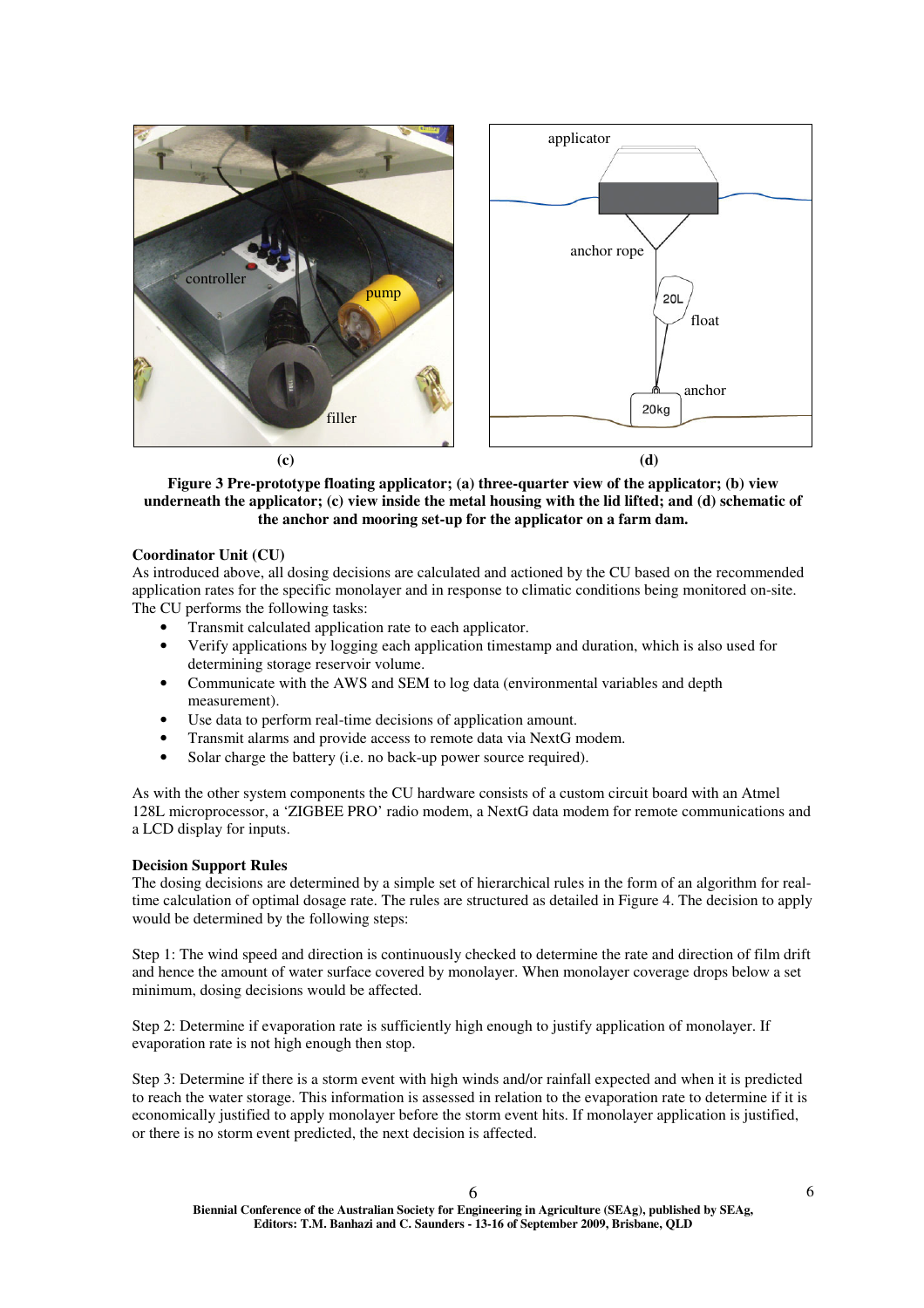Step 4: If rainfall is detected wait (i.e. do not proceed to Step 5) until rain has stopped; then return to Step 2 and start over. However, if no rainfall is detected, then move to the next decision.

Step 5: Check if wind speed is below a nominated threshold value. Then determine the required application rate with regard to expected monolayer film drift to maintain an effective cover.

Step 6: Check wind direction to determine the expected direction of monolayer film drift. This information is used to inform which applicators to use to apply monolayer in-line with wind direction.

Once the calculated amount of monolayer has been applied in-line with wind direction by the appropriate applicators, the dosing decisions process is started over again at Step 1.



**Figure 4 Diagrammatic overview of decision support rules.** 

## **CONCLUSION**

The components of a pre-prototype 'smart' monolayer application system have been designed and constructed for evaluation and demonstration purposes. The system is designed for autonomous operation and comprises atmospheric sensing, a floating liquid-monolayer applicator, and a coordinator unit to implement application decisions. Following field trials, future work will refine the design of both the hardware components and monolayer application algorithm, and expand the system to multiple prototype applicator units, both shore-based and water-based.

#### **Acknowledgements**

This research was funded by the Cooperative Research Centre for Irrigation Futures, as part of the Storage Dam Evaporation Mitigation Project. The authors would like to thank staff from the National Centre for Engineering in Agriculture for their assistance and support.

#### **References:**

Baillie, C. (2008). Assessment of evaporation losses and evaporation mitigation technologies (EMTs) for on farm water storages across Australia, Technical report, National Centre for Engineering in Agriculture & CRC for Irrigation Futures, Toowoomba, QLD, 4350, Australia. [*unpublished*].

Baillie, J., Baillie, C., Heinrich, N. and Murray, A. (2007). On-farm water use efficiency in the Northern Murray-Darling Basin, Technical report by the National Centre for Engineering in Agriculture, Murray-Darling Basin Commission – Northern Darling Program, MDBC Publication No. 03/08, Canberra, ACT, 2601, Australia.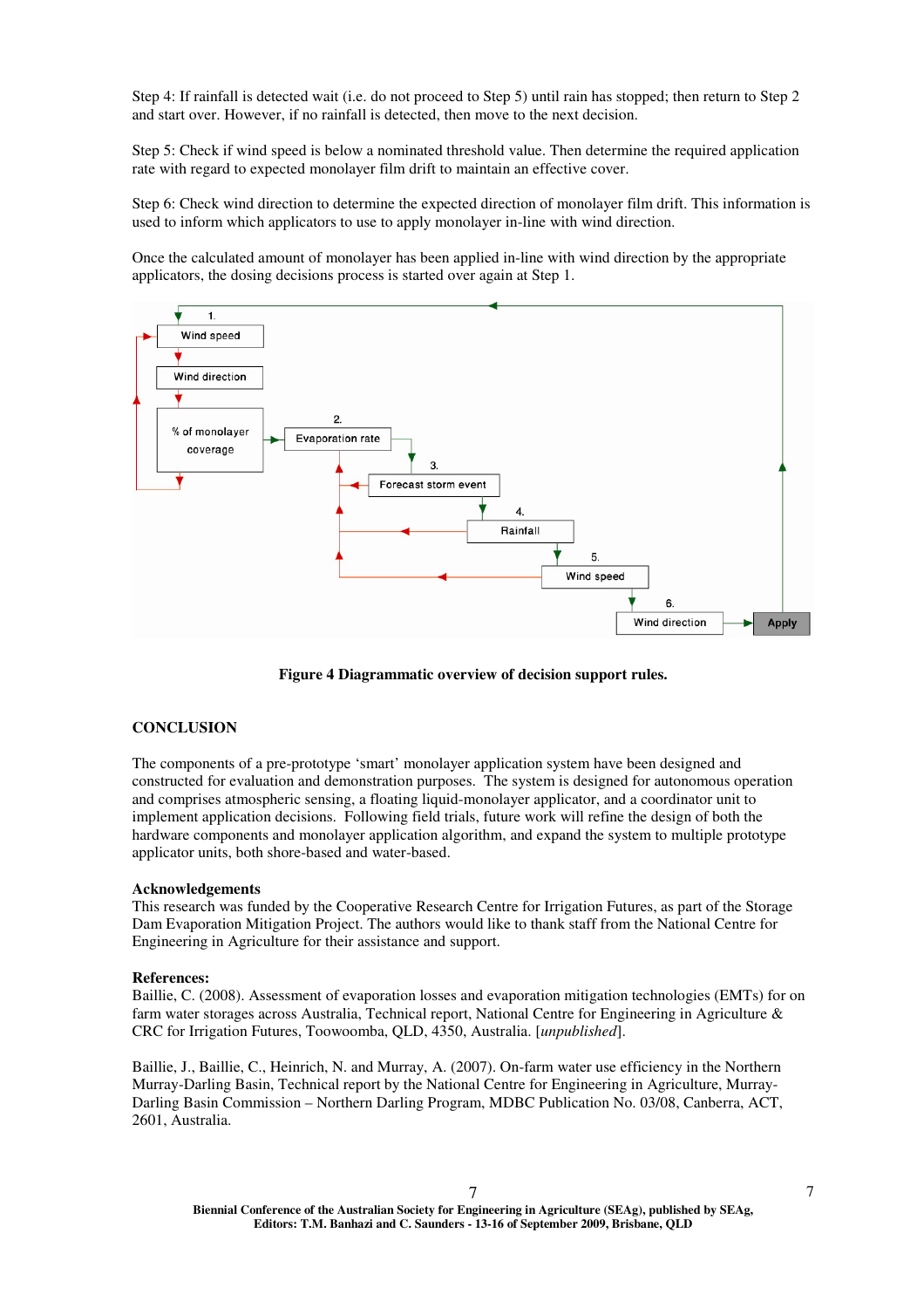Barnes, G. (2008). The potential for monolayers to reduce the evaporation of water from large water storages *Agricultural Water Management*. **95**:339-353.

Brink, G., Symes, T., Pittaway, P., Hancock, N., Pather, S. and Schmidt, E. (2009). 'Smart' monolayer application and management to reduce evaporation from farm dams – formulation of a universal design framework, *ERE Conference Proceedings*, Noosa, QLD, Australia. [*in press*].

Brown, J. A. H. (1988). The potential for reducing open water evaporation losses: a review *Hydrology and Water Resources Symposium*, ANU, Canberra, p. 108-115.

Craig, I., Green, A., Scobie, M. & Schmidt, E. (2005b). Controlling evaporative loss from water storages, Technical report, National Centre for Engineering in Agriculture, Toowoomba, QLD, 4350, Australia. [*unpublished*].

Craig, I., Schmidt, E. & Hancock, N. (2005a). CRC-IF first stage RP2 research proposal: evaporation mitigation tools, Technical report, National Centre for Engineering in Agriculture & CRC for Irrigation Futures, Toowoomba, QLD, 4350, Australia. [*unpublished*].

Craig, I., Aravinthan1, V., Bailie, C., Beswick, A., Barnes, G., Bradbury, R., Connell, L., Coop, P., Fellows, C., Fitzmaurice, L., Foley, J., Hancock, N., Lamb, D., Morrison, P., Misra, R., Mossad, R., Pittaway, P., Prime, E., Rees, S., Schmidt, E., Solomon, D., Symes, T. & Turnbull, D. (2007). Evaporation, seepage and water quality management in storage dams: a review of research methods *Environmental Health*, **7**:81-94.

Crow, F. R. (1961). Reducing reservoir evaporation: application of surface films cuts losses *Agricultural Engineering*. **42**:240-243.

Crow, F. R. (1963). The effect of wind on evaporation suppressing films and methods of modification *in the International Union of Geodesy and Geophysics. International association of scientific hydrology. General Assembly of Berkeley*, California, p. 26-37.

Dove H and Mayes R. (1991). The use of plant wax alkanes as marker substances in studies of the nutrition of herbivores: a review *Australian Journal of Agricultural Research*. **42**:913-52.

Fietz, T. R. (1959). Water-loss investigations: Lake Hefner - 1958. Evaporation reduction investigations, report of the collaborators, Technical report, U.S. Bureau of Reclamation, Washington DC, United States. Fitzgerald, L. and Vines, R. (1963). Retardation of evaporation by monolayer: Practical aspects of treatment of large storages *Australian Journal of Applied Science*. **14**:340-346.

Frenkiel, J. (1965). *Evaporation reduction: physical and chemical principles and review of experiments*, UNESCO, Paris, France.

Gladyshev, M. (2002). *Biophysics of the Surface Microlayer of Aquatic Ecosystems*. IWA Publishing London, United Kingdom.

Lahav, N. & Alto, P. (1984). 'Method and apparatus for treating the surface of a body of liquid', US Patent 4,455,266, June 1984.

La Mer, V. K. (1962). *Retardation of evaporation by monolayers: transport processes*. Academic Press, New York.

Mansfield, W. W. (1955). Influence of monolayers on the natural rate of evaporation of water *Australian Journal of Applied Science.* **175**:247-249.

McMahon, C., Craig, I., Turnbull, D., Schmidt, E. & Hancock, N. (2008). Laboratory studies of wind stresses on surface film materials, 2007-2008, Technical report, National Centre for Engineering in Agriculture & CRC for Irrigation Futures, Toowoomba, QLD, 4350, Australia. [*unpublished*].

Morrison, P., Gill, R., Symes, T., Misra, R., Craig, I., Schmidt, E. and Hancock, N. (2008). Small scale evaporation mitigation trials, 2007-2008. National Centre for Engineering in Agriculture, Publication 1002040/1, Toowoomba, Queensland, Australia.